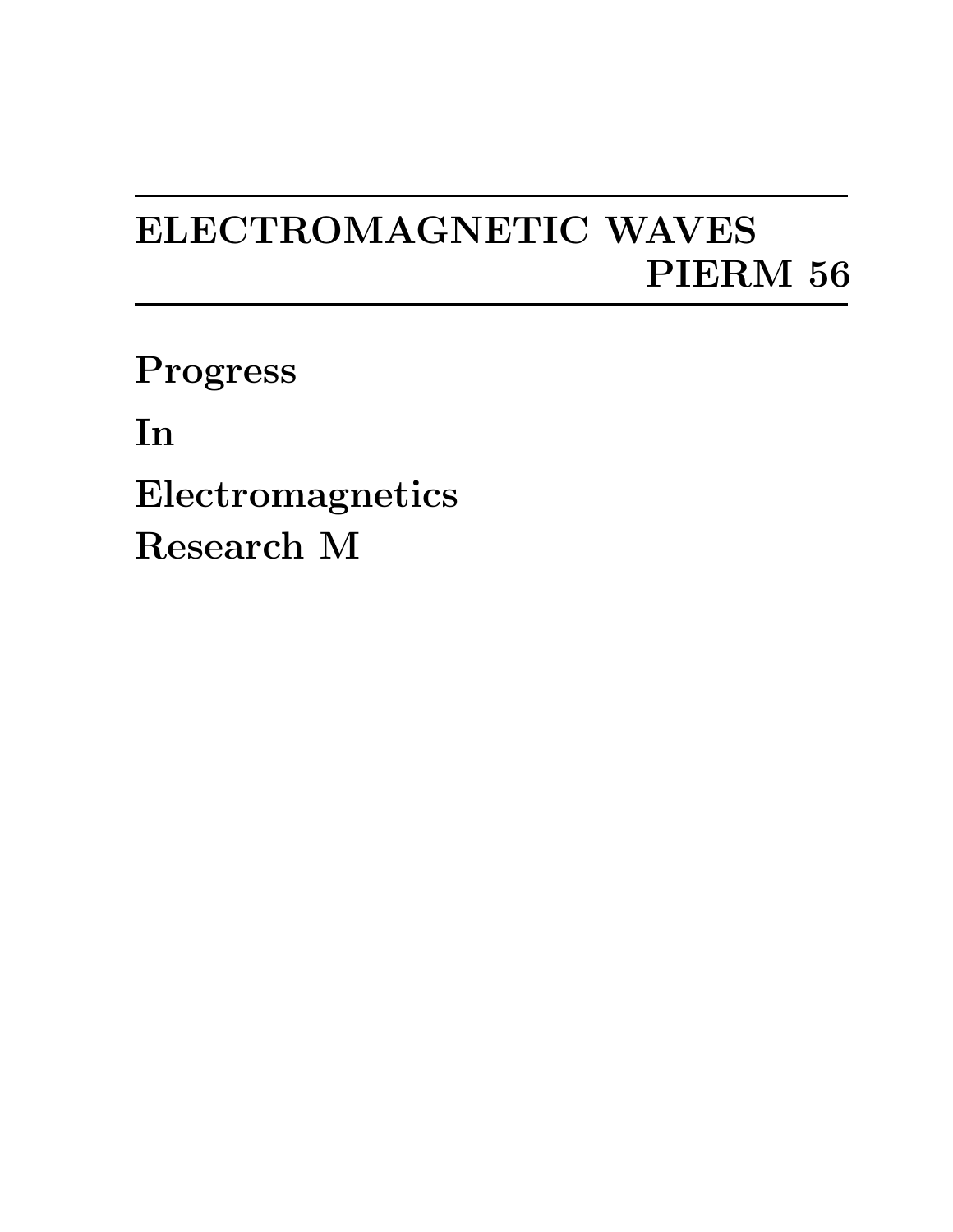*⃝*c 2017 EMW Publishing. All rights reserved.

No part of this publication may be reproduced. Request for permission should be addressed to the Publisher.

All inquiries regarding copyrighted material from this publication, manuscript submission instructions, and subscription orders and price information should be directed to: EMW Publishing, P. O. Box 425517, Kendall Square, Cambridge, Massachusetts 02142, USA.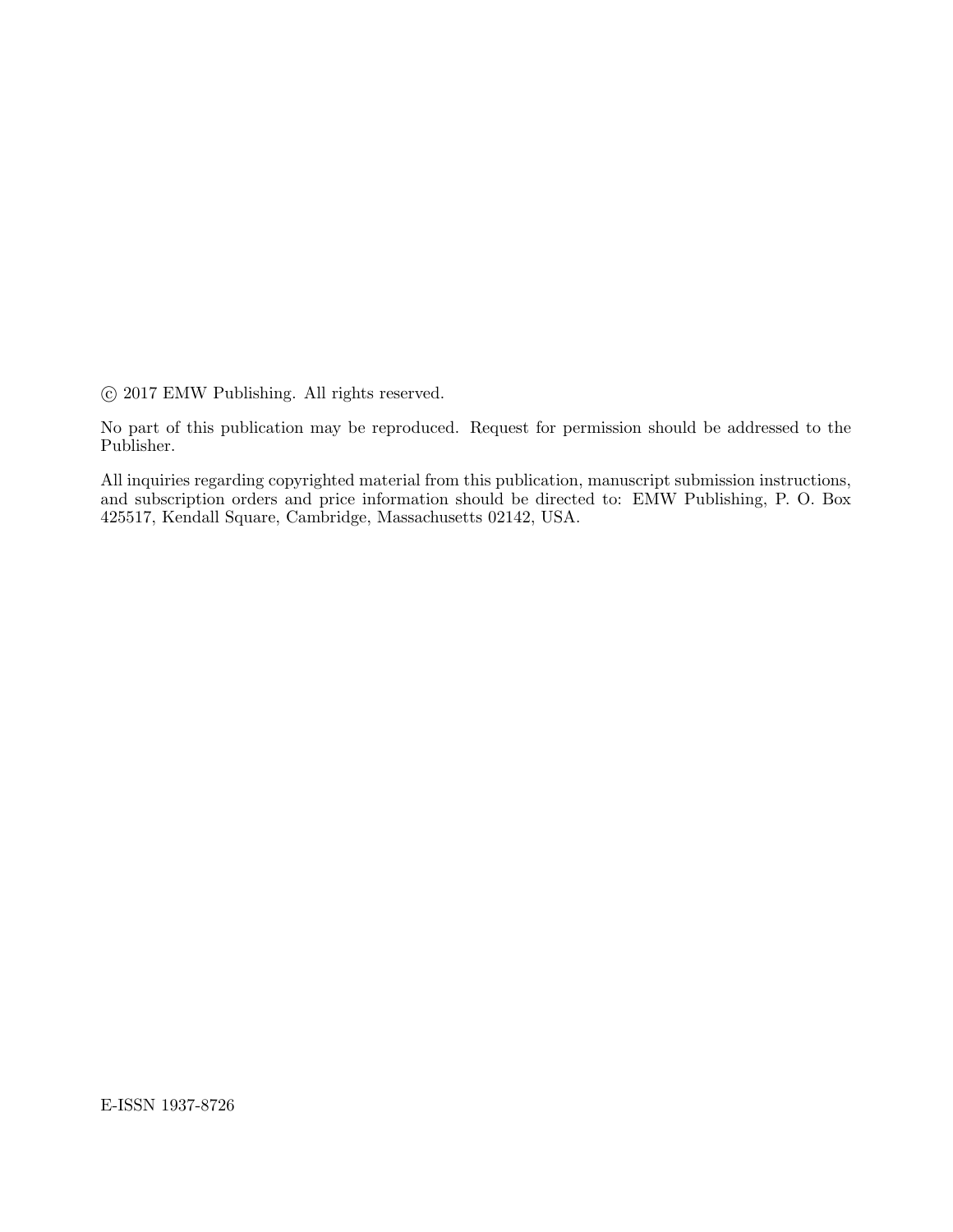## **ELECTROMAGNETIC WAVES PIERM 56**

**Progress In Electromagnetics Research M**

**Chief Editors: Weng Cho Chew and Sailing He**

EMW Publishing Cambridge, Massachusetts, USA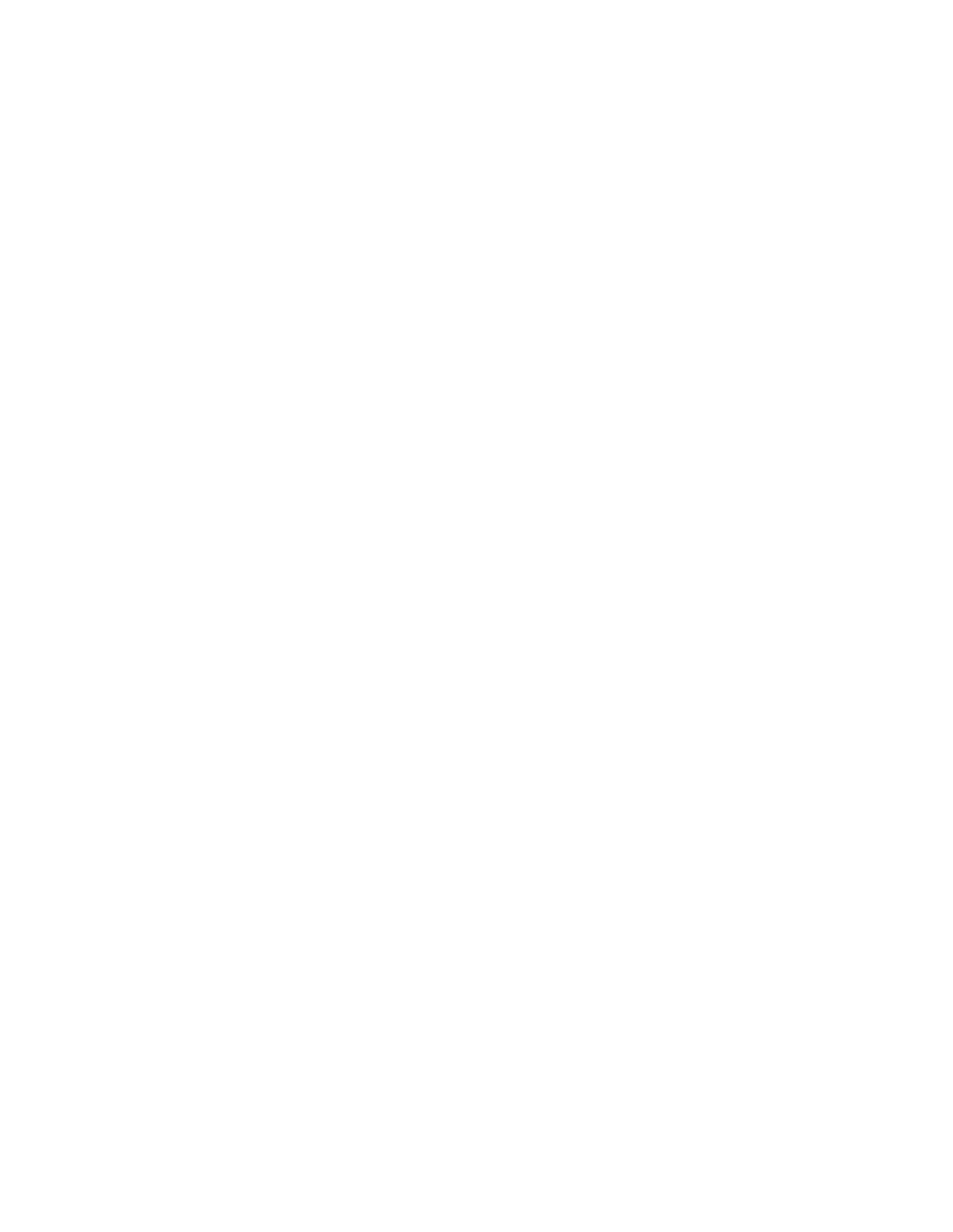## **CONTENTS**

| Diagonal Factorization of Integral Equation Matrices via Localizing Sources and<br><b>Orthogonally Matched Receivers</b>                                                           |
|------------------------------------------------------------------------------------------------------------------------------------------------------------------------------------|
| <sup>1</sup>                                                                                                                                                                       |
| Multiphysics Model of Iron Powder Compacts for Efficient Microwave Processing<br>-11                                                                                               |
| A Rank- $(L, L, 1)$ BCD based AOA-Polarization Joint Estimation Algorithm for<br><b>Electromagnetic Vector Sensor Array</b><br>25                                                  |
| Electromagnetic Shielding Characterization of Conductive Knitted Fabrics<br>Ruslan Abdulla, Ediz Delihasanlar, Fidan Gamze Kizilcay Abdulla, and Ahmet Hayrettin Yuzer<br>33       |
| A New GE/PSO Antenna Arrays Synthesis Technique and Its Application to DoA<br>Estimation                                                                                           |
| 43                                                                                                                                                                                 |
| A Novel Non-Coherent Micro-Doppler Imaging Method Using Hybrid Optimization<br>53                                                                                                  |
| Magnetically Tuned Two-Component Microwave Metamaterial<br>63                                                                                                                      |
| Dual-Band Composite Wideband Absorbing Material for Broadband Antenna In-Band<br><b>Radar Cross Section Reduction</b>                                                              |
| Rough Surface Scattering via Two-Way Parabolic Integral Equation                                                                                                                   |
|                                                                                                                                                                                    |
| Analysis of Post-Wall Waveguides and Circuits Using a Model of Two-Dimensional<br><b>Photonic Crystals</b>                                                                         |
|                                                                                                                                                                                    |
| Estimation of Specific Absorption Rate Using Infrared Thermography for the<br><b>Biocompatibility of Wearable Wireless Devices</b>                                                 |
|                                                                                                                                                                                    |
| DOA Estimation of Partially Polarized Signals                                                                                                                                      |
| Ameliorating the Performance of a Planar Inverted F Antenna by Minimization of Losses<br>Amandeep Batth, Hardeep Singh Saini <sup>*</sup> , Abhishek Thakur, and Rajesh Kumar  121 |
|                                                                                                                                                                                    |